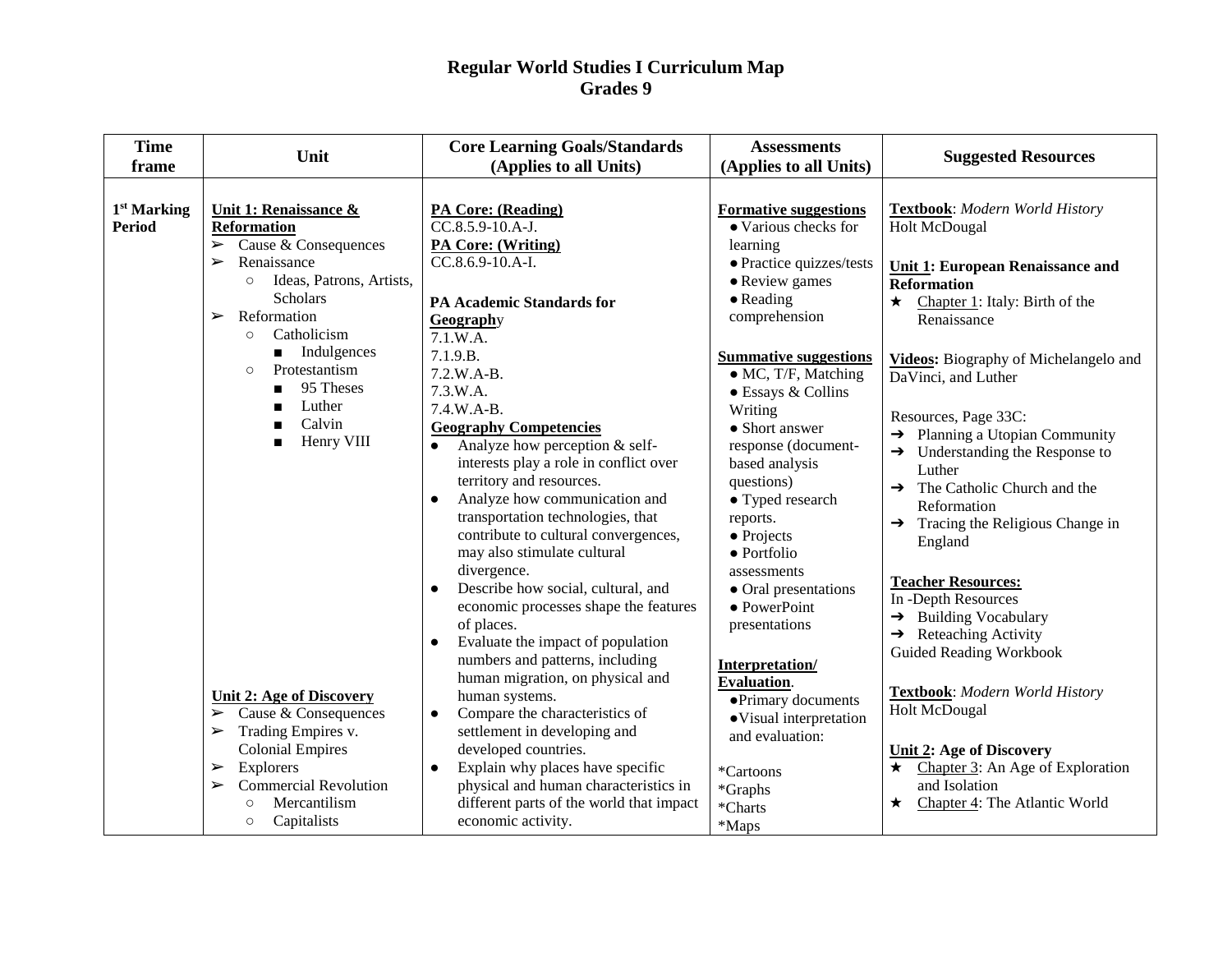| <b>Time</b><br>frame | Unit                                                                                                                                                                                                                                                                                                                                                                           | <b>Core Learning Goals/Standards</b><br>(Applies to all Units)                                                                                                                                                                                                                                                                                                                                                                                                                                                                                                                                                                                                                                                                                                                                                                                                                                                                                                                                                                                                                                                                                                                                                                                          | <b>Assessments</b><br>(Applies to all Units) | <b>Suggested Resources</b>                                                                                                                                                                                                                                                                                                                                                                                                                                                                                                                                                                                                                                                                                                                                                                                                                                                                                                                                                                                                                                                     |
|----------------------|--------------------------------------------------------------------------------------------------------------------------------------------------------------------------------------------------------------------------------------------------------------------------------------------------------------------------------------------------------------------------------|---------------------------------------------------------------------------------------------------------------------------------------------------------------------------------------------------------------------------------------------------------------------------------------------------------------------------------------------------------------------------------------------------------------------------------------------------------------------------------------------------------------------------------------------------------------------------------------------------------------------------------------------------------------------------------------------------------------------------------------------------------------------------------------------------------------------------------------------------------------------------------------------------------------------------------------------------------------------------------------------------------------------------------------------------------------------------------------------------------------------------------------------------------------------------------------------------------------------------------------------------------|----------------------------------------------|--------------------------------------------------------------------------------------------------------------------------------------------------------------------------------------------------------------------------------------------------------------------------------------------------------------------------------------------------------------------------------------------------------------------------------------------------------------------------------------------------------------------------------------------------------------------------------------------------------------------------------------------------------------------------------------------------------------------------------------------------------------------------------------------------------------------------------------------------------------------------------------------------------------------------------------------------------------------------------------------------------------------------------------------------------------------------------|
|                      | Unit 3: Absolutism and<br>Parliamentarism<br>$\triangleright$ Causes and consequences<br>The French Monarchy<br>➤<br>Louis XIV<br>$\circ$<br>Versailles<br>$\circ$<br>Russia<br>$\blacktriangleright$<br>Peter the Great<br>$\circ$<br>Catherine the Great<br>$\circ$<br>Parliamentarism<br>➤<br>English Civil War<br>$\circ$<br>Limited constitutional<br>$\circ$<br>monarchy | Evaluate how changes in the physical<br>$\bullet$<br>environment can diminish its capacity<br>to support human activity.<br>Analyze the role of technology, in the<br>capacity of the physical environment,<br>to accommodate human modification.<br>Evaluate resource degradation and<br>depletion from multiple points of<br>view.<br>Analyze how people perceive and use<br>$\bullet$<br>place over time.<br>Evaluate why multiple criteria can be<br>used to define a region and how a<br>location can be in different regions.<br>PA Academic Standards for History<br>5.1.W.B.F.<br>5.2.W.A.B.D.<br>5.3.W.J.<br>8.1.W.A.B.<br>8.4.W.A-D.<br><b>History Competencies</b><br>Synthesize a rationale for the study of<br>$\bullet$<br>a non-American individual in history.<br>Construct a biography of a non-<br>$\bullet$<br>American and generate conclusions<br>regarding his/her qualities and<br>limitations.<br>Analyze a primary source for accuracy<br>$\bullet$<br>and bias, then connect it to time and<br>place in world history.<br>Summarize how conflict and<br>$\bullet$<br>compromise in world history impact<br>contemporary society.<br>Analyze the interaction of cultural,<br>$\bullet$<br>economic, geographic, political, and | *Posters<br>$*Art$                           | Resources, Pages 91C and 115C:<br>$\rightarrow$ Science and Technology, A<br>Revolution in Cartography<br>$\rightarrow$ Interpreting Charts and Graphs<br>$\rightarrow$ Understanding English Words that<br>Have Spanish Origins<br>$\rightarrow$ European Colonies: 17th Century<br>$\rightarrow$ Understanding: African Slave Trade<br><b>Teacher Resources:</b><br><b>In-Depth Resources</b><br>$\rightarrow$ Guided Reading<br>$\rightarrow$ Building Vocabulary<br>$\rightarrow$ Reteaching Activity<br>$\rightarrow$ Skillbuilder Practice<br><b>Guided Reading Workbook</b><br>Videos:<br>500 Nations<br>1492 Conquest of Paradise<br><b>Unit 3: Absolutism</b><br>Textbook: Modern World History<br>$\star$ Chapter 5.1-5.4: Absolute Monarchs<br>in Europe<br>$\star$ Chapter 5.5: Parliament limits the<br>English monarchy<br><b>Teacher Resources:</b><br>In -Depth Resources<br>$\rightarrow$ Guided Reaching<br>$\rightarrow$ Building Vocabulary<br>$\rightarrow$ Geographic Application<br>$\rightarrow$ Reteaching Activity<br><b>Guided Reading Workbook</b> |
|                      |                                                                                                                                                                                                                                                                                                                                                                                |                                                                                                                                                                                                                                                                                                                                                                                                                                                                                                                                                                                                                                                                                                                                                                                                                                                                                                                                                                                                                                                                                                                                                                                                                                                         |                                              |                                                                                                                                                                                                                                                                                                                                                                                                                                                                                                                                                                                                                                                                                                                                                                                                                                                                                                                                                                                                                                                                                |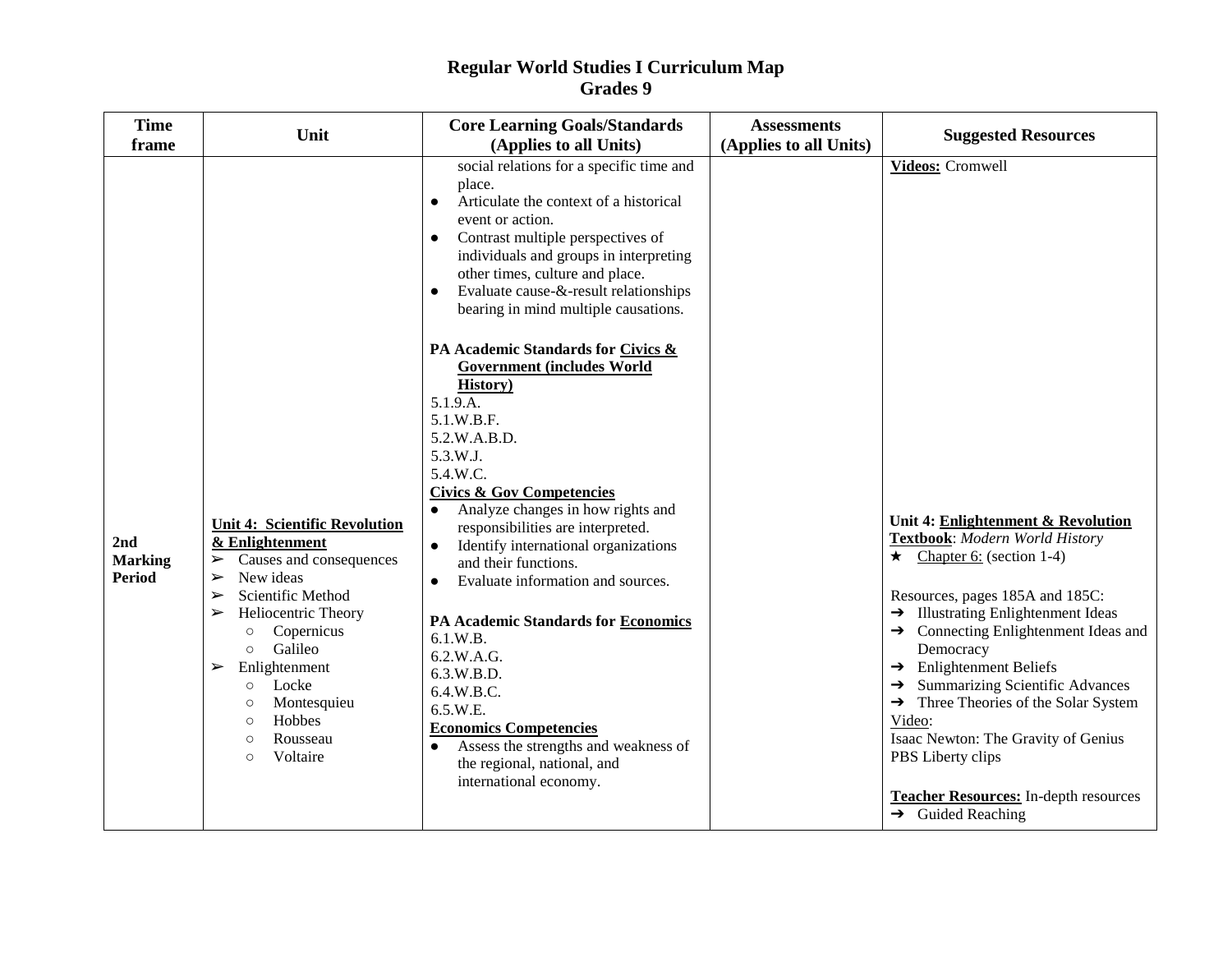| <b>Time</b><br>frame | Unit                                                                                                                                                                                                                                                                                                      | <b>Core Learning Goals/Standards</b><br>(Applies to all Units)                                                                                                                                                                                                                | <b>Assessments</b><br>(Applies to all Units) | <b>Suggested Resources</b>                                                                                                                                                                                                                                                                                                                                                                                                                                                                                                                                                                                                                                                                                                                                                                                                                                                                                                                                                      |
|----------------------|-----------------------------------------------------------------------------------------------------------------------------------------------------------------------------------------------------------------------------------------------------------------------------------------------------------|-------------------------------------------------------------------------------------------------------------------------------------------------------------------------------------------------------------------------------------------------------------------------------|----------------------------------------------|---------------------------------------------------------------------------------------------------------------------------------------------------------------------------------------------------------------------------------------------------------------------------------------------------------------------------------------------------------------------------------------------------------------------------------------------------------------------------------------------------------------------------------------------------------------------------------------------------------------------------------------------------------------------------------------------------------------------------------------------------------------------------------------------------------------------------------------------------------------------------------------------------------------------------------------------------------------------------------|
|                      | <b>Unit 5: French Revolution &amp;</b><br><b>Napoleon</b><br>$\sum$ Causes and consequences<br>Stages of revolution.<br>➤<br>Rise of Napoleon<br>$\blacktriangleright$<br>Bonaparte<br>Rise, Reforms, Defeat<br>$\circ$<br><b>Restoring Peace</b><br>$\blacktriangleright$<br><b>O</b> Congress of Vienna | Analyze the benefits of voluntary<br>$\bullet$<br>exchange among people or<br>organizations in different countries.<br>Assess factors that impact individual<br>$\bullet$<br>and entities' standards of living.<br>Evaluate the factors that influence<br>$\bullet$<br>wages. |                                              | $\rightarrow$ Building Vocabulary<br>$\rightarrow$ Reteaching Activity<br><b>Guided Reading Workbook</b><br><b>Unit 5: French Revolution &amp; Napoleon</b><br>Textbook: Modern World History<br>$\star$ Chapter 7: The French Revolution &<br>Napoleon<br>Resources, page 213C:<br>$\rightarrow$ Charting the Revolution<br>$\rightarrow$ Reviewing the Start of the<br>Revolution<br>$\rightarrow$ Depicting the Revolution's Early<br>Years<br>→ Causes of Napoleon's Defeat<br>$\rightarrow$ Understanding the Balance of Power<br><b>Teacher Resources:</b><br>In -Depth Resources<br>$\rightarrow$ Guided Reaching<br>$\rightarrow$ Building Vocabulary<br>$\rightarrow$ Geography Application<br>Skillbuilder: Interpreting Maps<br>$\rightarrow$<br>$\rightarrow$ Reteaching Activity<br><b>Guided Reading Workbook</b><br>$\rightarrow$ http://www.chnm.gmu.edu/revolutio<br>n (French Revolution)<br>Video:<br><b>Biography Louis XIV</b><br>PBS David (Simon Schama) |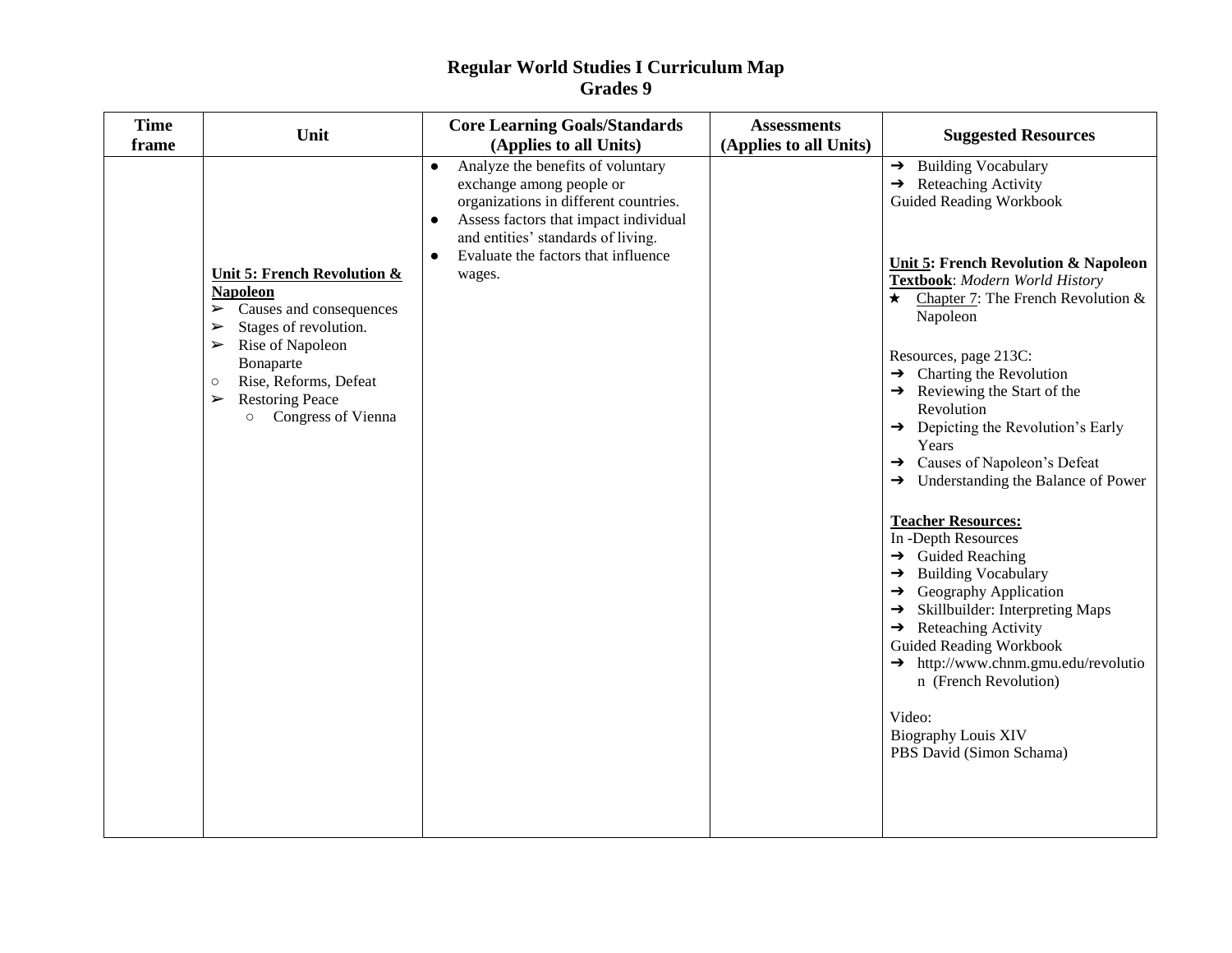| <b>Time</b><br>frame | Unit                                                                                                                                                                                                                                                                                                                                                                                                                                                                                                                                                                                                                                                                                                                       | <b>Core Learning Goals/Standards</b><br>(Applies to all Units) | <b>Assessments</b><br>(Applies to all Units) | <b>Suggested Resources</b>                                                                                                                                                                                                                                                                                                                                                                                                                                                                                                                                                                                                                                                                                                                                                                 |
|----------------------|----------------------------------------------------------------------------------------------------------------------------------------------------------------------------------------------------------------------------------------------------------------------------------------------------------------------------------------------------------------------------------------------------------------------------------------------------------------------------------------------------------------------------------------------------------------------------------------------------------------------------------------------------------------------------------------------------------------------------|----------------------------------------------------------------|----------------------------------------------|--------------------------------------------------------------------------------------------------------------------------------------------------------------------------------------------------------------------------------------------------------------------------------------------------------------------------------------------------------------------------------------------------------------------------------------------------------------------------------------------------------------------------------------------------------------------------------------------------------------------------------------------------------------------------------------------------------------------------------------------------------------------------------------------|
|                      | <b>Unit 6: Industrial Revolution</b><br>$\triangleright$ Rise of Modern Industry<br>Agricultural<br>$\circ$<br>Revolution<br>Production<br>$\circ$<br>Advances in Science<br>$\circ$<br>& Technology<br><b>Expanding Capital</b><br>$\circ$<br>Consequences of<br>$\blacktriangleright$<br>Industrialization<br>Class System<br>$\circ$<br>Social Darwinism<br>Women/Children<br>O<br>Population<br>$\circ$<br>Responses to Industrial<br>➤<br>Revolution<br>Political<br>$\circ$<br>Economic<br>$\circ$<br>Cultural<br>$\circ$<br>Social<br>$\circ$<br>New Ideas about<br>➤<br><b>Organizing Society</b><br>Laissez-faire<br>$\circ$<br>Karl Marx<br>$\circ$<br>Capitalism<br>$\circ$<br>Communism<br>$\circlearrowright$ |                                                                |                                              | Unit 6: The Industrial Revolution<br>Textbook: Modern World History<br>$\star$ Chapter 9: (sections 1-3) The<br>Industrial Revolution,<br>$\star$ Chapter 10: Reforming the<br>industrialized world<br>Urbanization / Industrialization Game<br>Resources, page 279C:<br>$\rightarrow$ Understanding workers and Factory<br>Owners<br>$\rightarrow$ Understanding Technological<br>Advances<br>$\rightarrow$ Understanding Obstacles to<br><b>Industrial Growth</b><br>$\rightarrow$ Literature from Mary Barton<br>$\rightarrow$ Primary Source: Life in a New<br><b>England Factory</b><br><b>Teacher Resources:</b><br>In -Depth Resources<br>$\rightarrow$ Guided Reaching<br>$\rightarrow$ Building Vocabulary<br>$\rightarrow$ Reteaching Activity<br><b>Guided Reading Workbook</b> |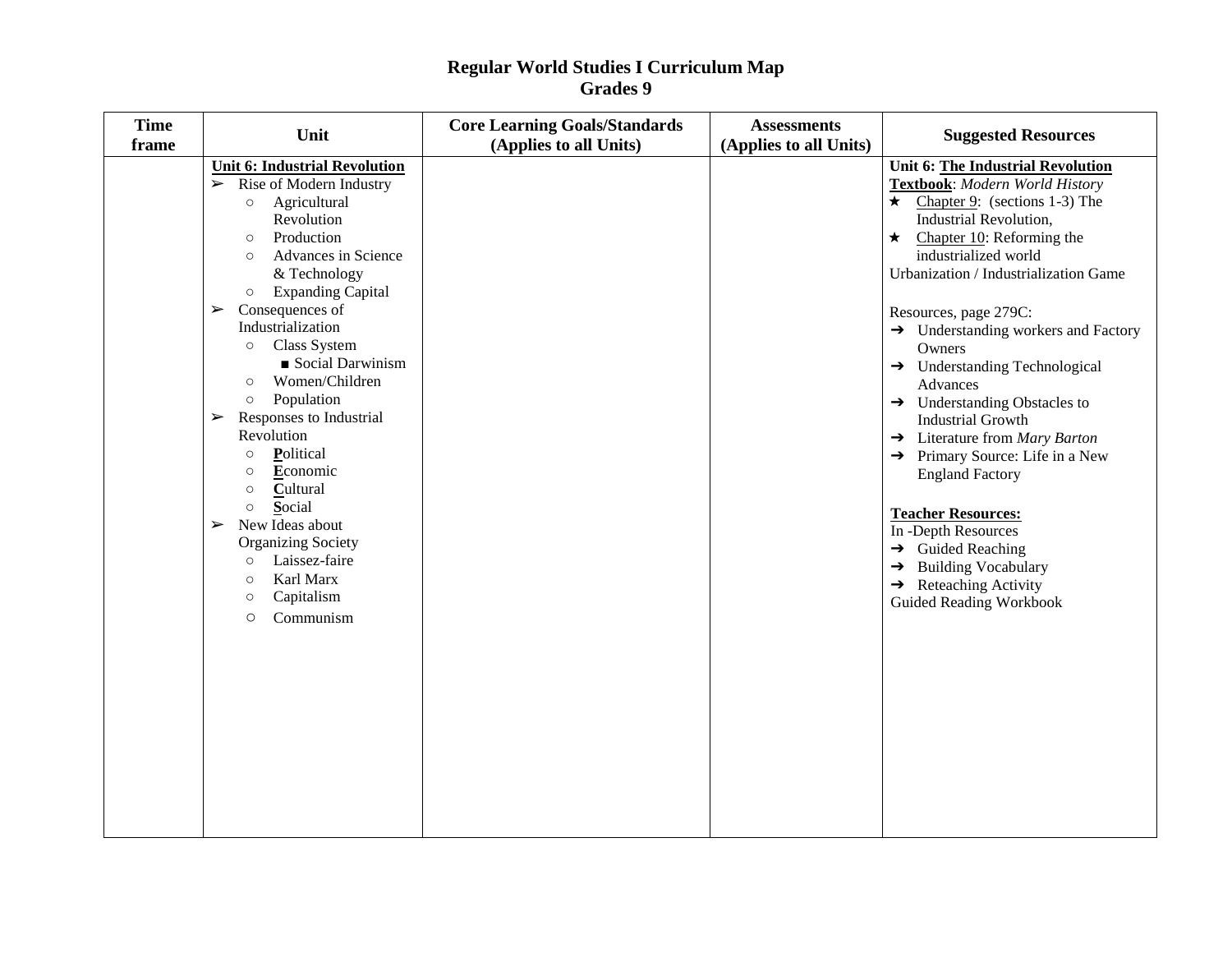| <b>Time</b><br>frame                   | Unit                                                                                                                                                                                                                                                                                                                                                                                                                                                                                                                                      | <b>Core Learning Goals/Standards</b><br>(Applies to all Units) | <b>Assessments</b><br>(Applies to all Units) | <b>Suggested Resources</b>                                                                                                                                                                                                                                                                                                                                                                                                                                                                                                                                                                                         |
|----------------------------------------|-------------------------------------------------------------------------------------------------------------------------------------------------------------------------------------------------------------------------------------------------------------------------------------------------------------------------------------------------------------------------------------------------------------------------------------------------------------------------------------------------------------------------------------------|----------------------------------------------------------------|----------------------------------------------|--------------------------------------------------------------------------------------------------------------------------------------------------------------------------------------------------------------------------------------------------------------------------------------------------------------------------------------------------------------------------------------------------------------------------------------------------------------------------------------------------------------------------------------------------------------------------------------------------------------------|
| 3rd<br><b>Marking</b><br><b>Period</b> | <b>Unit 7: Imperialism</b><br>Causes and consequences<br>$\blacktriangleright$<br>Imperialism in Africa<br>$\blacktriangleright$<br>Colonial Rule<br>$\circ$<br>Colonization<br>$\circ$<br>White Man's Burden<br>$\circ$<br>Imperialism in Asia and the<br>➤<br>West<br>East India Company<br>$\circ$<br><b>Indian Nationalism</b><br>$\circ$<br>Spheres of Influence<br>$\circ$                                                                                                                                                          |                                                                |                                              | <b>Unit 7: Imperialism</b><br>Textbook: Modern World History<br>$\star$ Chapter 11, The Age of Imperialism<br>○ Section 1 - Scramble of Africa<br>○ Section 2 - Imperialism, Nigeria<br>○ Section 4 - British in India<br>$\star$ Chapter 12.1 - China Resists<br>Resources, page 335C:<br>$\rightarrow$ Vocabulary of Imperialism<br>Racism & Social Darwinism<br>→<br>African Resistance: Analyzing a<br>Primary Source<br><b>Teacher Resources:</b><br>In -Depth Resources<br>→ Building Vocabulary<br>Skillbuilder: Analyzing Bias<br>→<br>$\rightarrow$ Reteaching Activity<br><b>Guided Reading Workbook</b> |
|                                        | <b>Unit 8: 19th Century</b><br><b>European Political</b><br><b>Development</b><br>$\triangleright$ Causes and consequences<br>Reforms in Great Britain<br>$\blacktriangleright$<br><b>Social Reforms</b><br>$\circ$<br>Right to Vote<br>$\circ$<br>Empire to Republic: France<br>➤<br>Third Republic<br>$\circ$<br>Dreyfus Affairs<br>$\circ$<br>Unification of Italy<br>➤<br><b>Unification of Germany</b><br>➤<br>Otto von Bismarck<br>$\circ$<br>German Reich<br>$\circ$<br>Repression & Reform in<br>➤<br>Russia (Revolution of 1905) |                                                                |                                              | Unit 8: Current of Thought<br>Textbook: Modern World History<br>$\star$ Chapter 94 Reforming the<br><b>Industrial World</b><br><b>Teacher Resources:</b><br>In -Depth Resources<br>$\rightarrow$ Guided Reaching<br>$\rightarrow$ Building Vocabulary<br>$\rightarrow$ Reteaching Activity<br><b>Guided Reading Workbook</b>                                                                                                                                                                                                                                                                                       |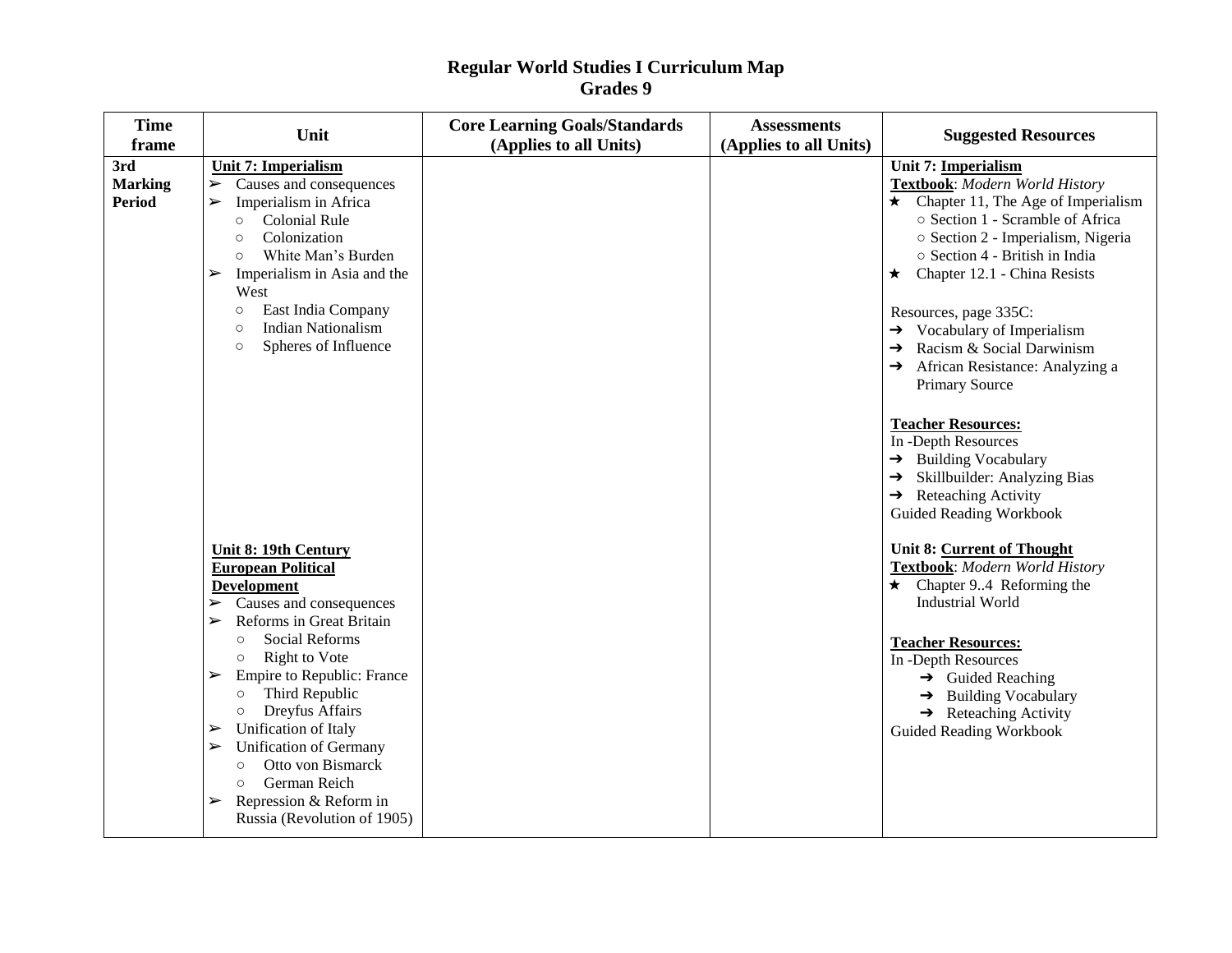| <b>Time</b><br>frame | Unit                                                                                                                                                                                                                                                                                                                                                                                                                  | <b>Core Learning Goals/Standards</b><br>(Applies to all Units) | <b>Assessments</b><br>(Applies to all Units) | <b>Suggested Resources</b>                                                                                                                                                                                                                                                                                                                                                                                                                                                                                                                                                                                                                                                                                                      |
|----------------------|-----------------------------------------------------------------------------------------------------------------------------------------------------------------------------------------------------------------------------------------------------------------------------------------------------------------------------------------------------------------------------------------------------------------------|----------------------------------------------------------------|----------------------------------------------|---------------------------------------------------------------------------------------------------------------------------------------------------------------------------------------------------------------------------------------------------------------------------------------------------------------------------------------------------------------------------------------------------------------------------------------------------------------------------------------------------------------------------------------------------------------------------------------------------------------------------------------------------------------------------------------------------------------------------------|
|                      | Unit 9: World War I<br>$\triangleright$ Causes & Consequences<br>$\triangleright$ War Years<br>$\triangleright$ Western Front (stalemate)<br>Eastern front (mobile)<br>$\blacktriangleright$<br>European home front (total<br>$\blacktriangleright$<br>war)<br>$\triangleright$ Consequences of the peace<br>End of the War<br>$\circ$<br><b>Treaty of Versailles</b><br>$\circ$<br><b>Fourteen Points</b><br>$\circ$ |                                                                |                                              | Unit 9: The World at World<br>Textbook: Modern World History<br>$\star$ Chapter 13: The Great War, 1914-<br>1918<br>Resources, pages 403A and 403C:<br>$\rightarrow$ Learning the Vocabulary of War<br>$\rightarrow$ Analyzing the War on the Eastern<br>Front<br>→ Explaining America's Entry into<br><b>WWI</b><br>$\rightarrow$ Understanding the Flawed Peace<br>Video: Trench Warfare<br>All Quiet on the Western Front<br>Primary Source: Poison Gas<br>Primary Document: German Response to<br>the Treaty of Versailles<br><b>Teacher Resources:</b><br>In -Depth Resources<br>$\rightarrow$ Guided Reaching<br>$\rightarrow$ Building Vocabulary<br>$\rightarrow$ Reteaching Activity<br><b>Guided Reading Workbook</b> |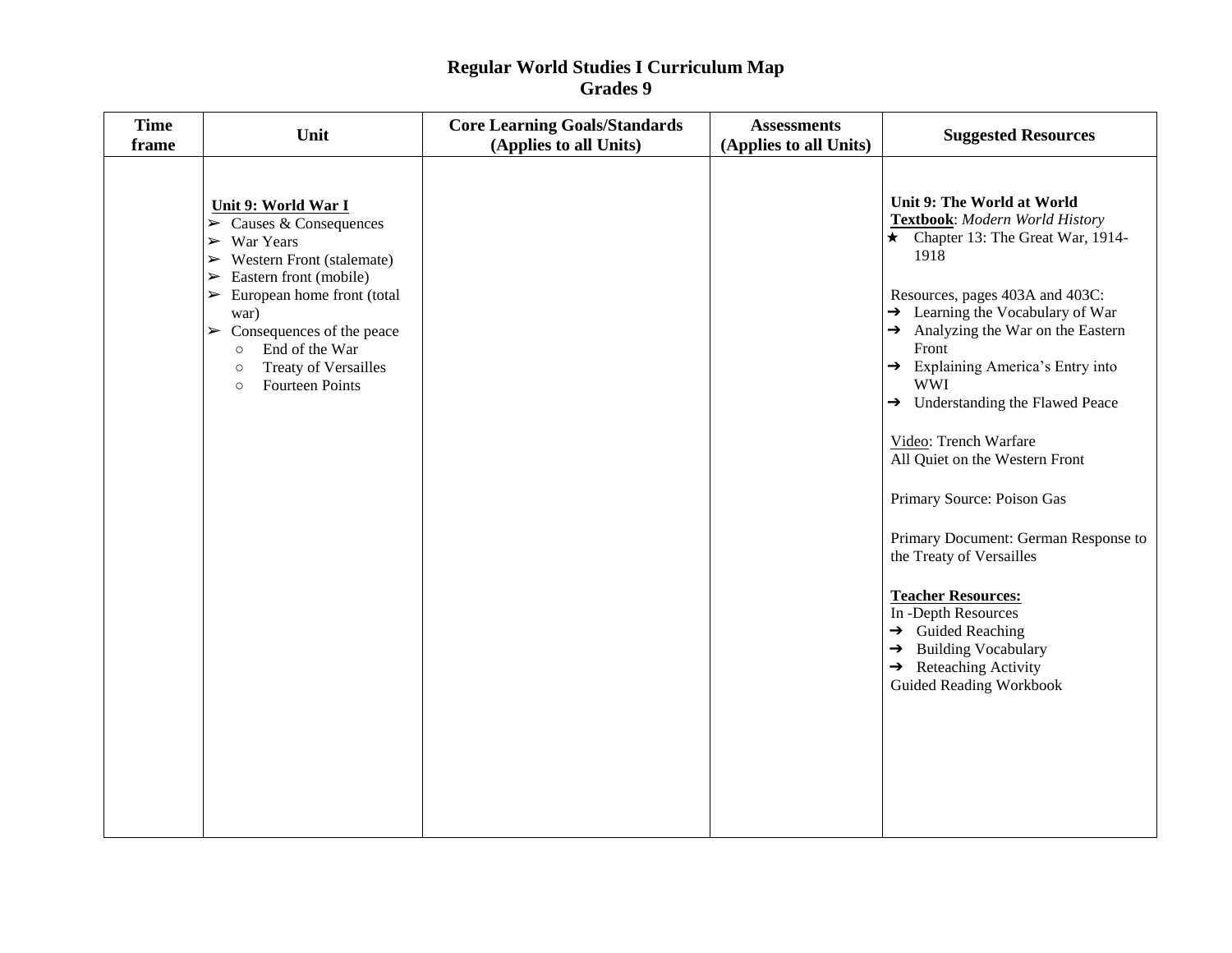| <b>Time</b><br>frame                   | Unit                                                                                                                                                                                                                                                                                                                                                                                                                                                                                                                               | <b>Core Learning Goals/Standards</b><br>(Applies to all Units) | <b>Assessments</b><br>(Applies to all Units) | <b>Suggested Resources</b>                                                                                                                                                                                                                                                                                                                                                                                                                                                                                                                                                                                                                    |
|----------------------------------------|------------------------------------------------------------------------------------------------------------------------------------------------------------------------------------------------------------------------------------------------------------------------------------------------------------------------------------------------------------------------------------------------------------------------------------------------------------------------------------------------------------------------------------|----------------------------------------------------------------|----------------------------------------------|-----------------------------------------------------------------------------------------------------------------------------------------------------------------------------------------------------------------------------------------------------------------------------------------------------------------------------------------------------------------------------------------------------------------------------------------------------------------------------------------------------------------------------------------------------------------------------------------------------------------------------------------------|
| 4th<br><b>Marking</b><br><b>Period</b> | Unit 10: Aftermath World<br>War I<br>$\triangleright$ Russian Revolution<br>Causes &<br>$\circ$<br>consequences<br><b>Establishment of Soviet</b><br>$\circ$<br>totalitarian state.<br>Stalin<br>$\circ$<br>Europe in the 1920s<br>➤<br>Fascism<br>$\blacktriangleright$<br>Italy and Mussolini<br>$\circ$<br>1930s Great Depression<br>$\blacktriangleright$<br>World Reaction to the<br>$\circ$<br>Depression<br>Rise of Nazi Germany<br>$\blacktriangleright$<br>Hitler<br>Rise of militarism in Japan<br>$\blacktriangleright$ |                                                                |                                              | Unit 10: The World at World<br>Textbook: Modern World History<br>$\star$ Chapter 14: Revolution and<br>Nationalism<br>$\star$ Chapter 15: Years of Crisis<br>Resources, page 459C:<br>$\rightarrow$ Understanding Inflation<br>$\rightarrow$ Comparing Global Response to the<br><b>Great Depression</b><br>Videos: Hobo Culture<br>Resources, pages 429A and 459A<br>$\rightarrow$ Absolutism and Fascism<br>$\rightarrow$ Key Terms of Totalitarianism<br>→ Primary Source: From Bloody<br>Sunday<br>History Makers: Vladimir Lenin<br>Spanish/English Guided Reading<br>Workbook and In-Depth Resources in<br>Spanish available if needed. |
|                                        | Unit 11: World War II<br>$\triangleright$ Causes of War<br>German expansionism<br>$\circ$<br>Policy of Appeasement<br>$\circ$<br>Hitler's invasion of<br>$\circ$<br>Soviet Union<br>Stages of 1939-41,1942,<br>➤<br>1943-45<br>Technology<br>$\circ$<br>Propaganda<br>$\circ$<br>Home Front<br>$\circ$                                                                                                                                                                                                                             |                                                                |                                              | Unit 11: World War II<br>Textbook: Modern World History<br>★ Chapter 16: World War II<br>Resources, page 487A-C:<br>$\rightarrow$ Understanding the causes of WWII<br>$\rightarrow$ Comparing global conflict<br>$\rightarrow$ Timeline and maps                                                                                                                                                                                                                                                                                                                                                                                              |